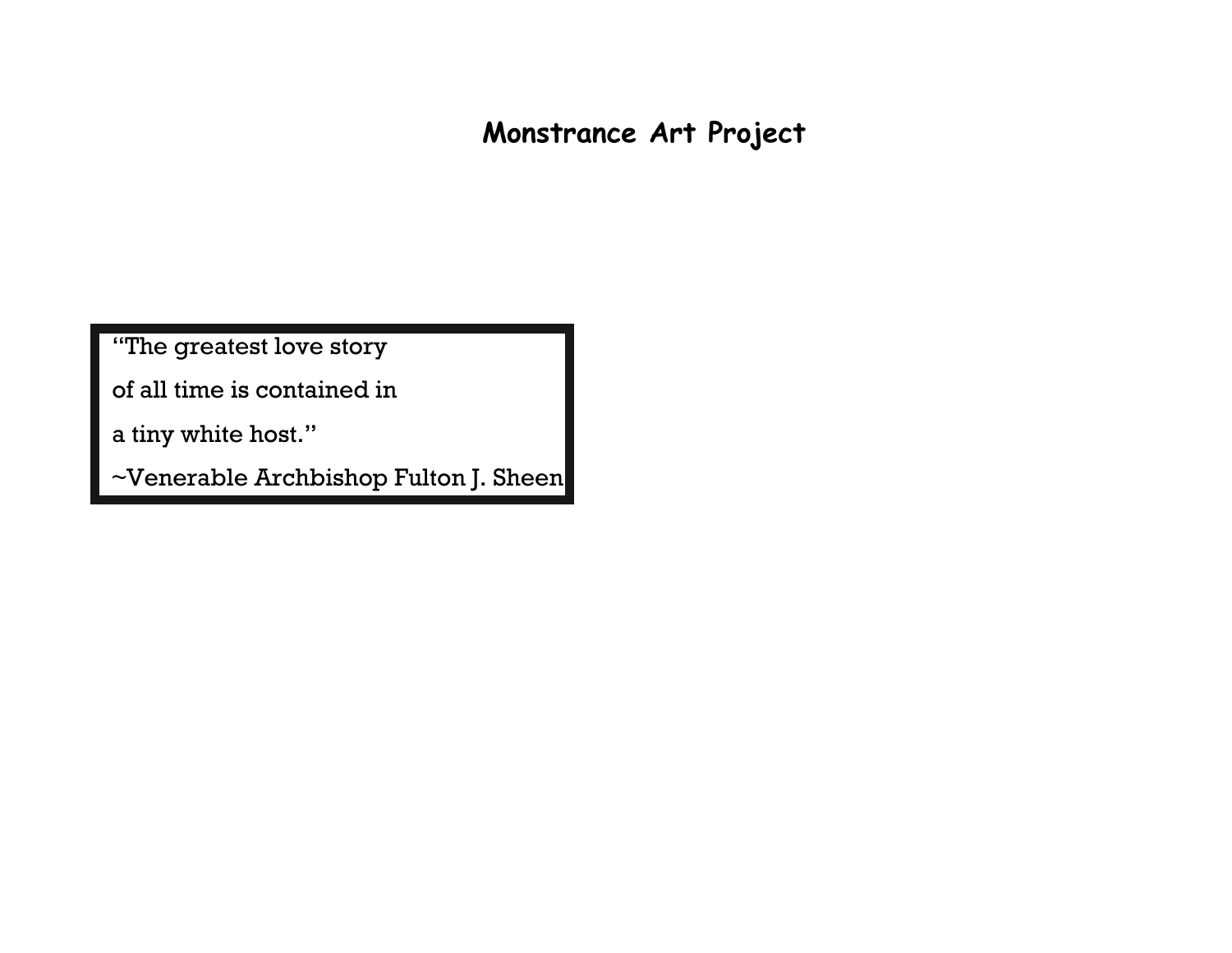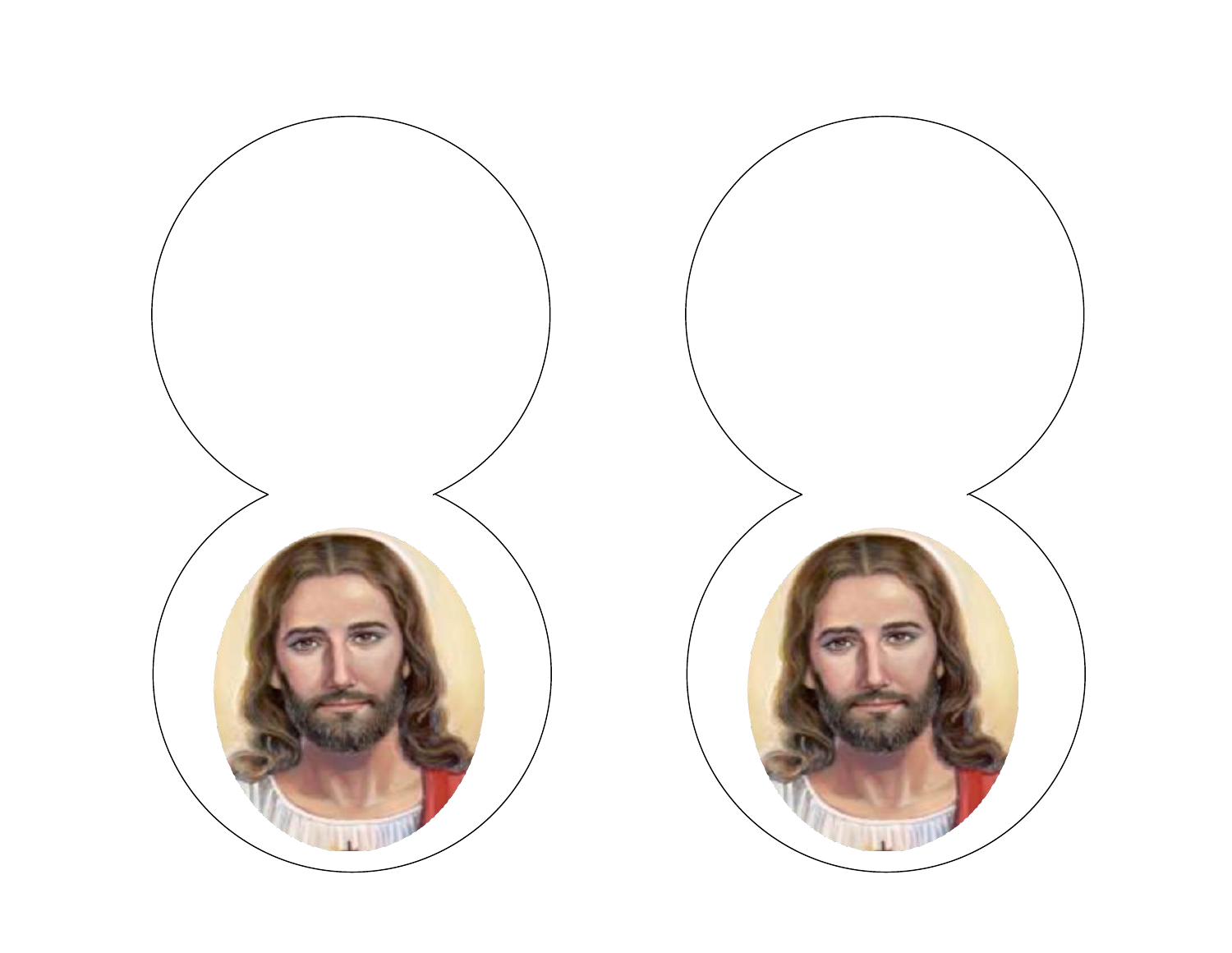## **Monstrance Art Project**







## **Supplies:**

- Black Construction Paper or color of your choosing
- White circle paper "hosts" with Jesus' face-printout (precut)
- Gold doilies or you can use gold/yellow-gold paper (use doilies or starburst shape cut from paper)
- Gold/yellow paper –for monstrance stand (trace and cut out)
- Extra yellow paper to make a small cross on top of Monstrance
- Glue, scissors, pencils, gold markers
- Fulton Sheen Holy Hour quote card (precut)

## **Monstrance Instructions:**

- Read and glue the Sheen Holy Hour quote on the left corner.
- Glue the Monstrance stand to the bottom of the black paper…or color of your choosing.
- Glue the top of Monstrance (gold doily) or (gold paper snowflake/starburst cutout) to the stand.
- You can be more creative using the gold paper and add additional rays or layers to the top of your Monstrance
- Glue the white host with Jesus's face in the middle of the Monstrance. Fold it over and make a cross on the outside.
- Add a cross shape at the top if you wish. Using two rectangle pieces of gold/yellow paper.
- Put in place of honor! Remember to visit Jesus in a church when you can and pray to Him every day.